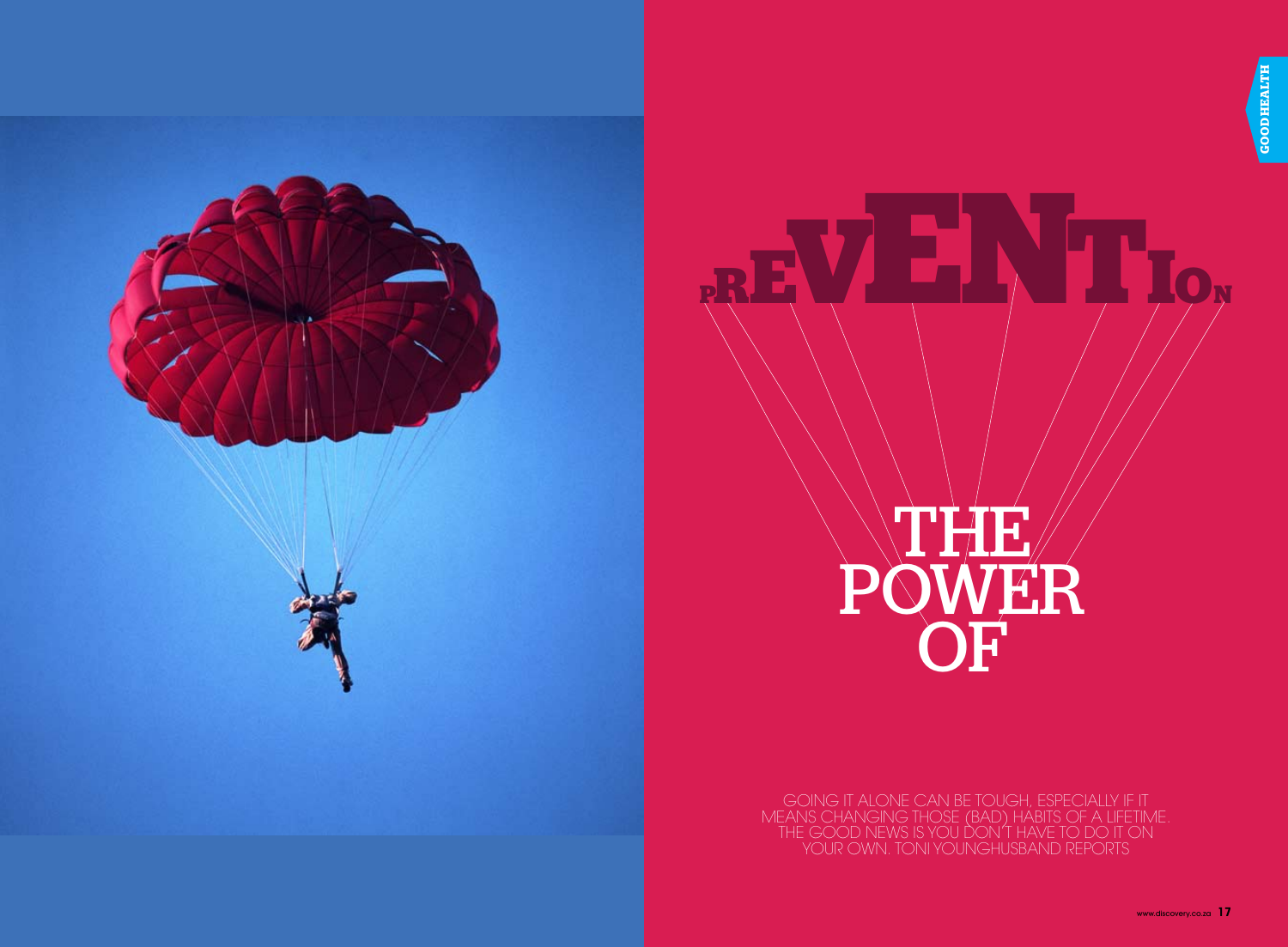

but as with New Year's resolutions we just don't seem to be able to stick to so many of those deals we make with ourselves about living healthily. Failed diets, abandoned exercise plans, another glass of wine with dinner – we've all been there.

But there's good news: around the globe, health authorities are recognising that tackling diseases of lifestyle requires the efforts of more than just the individual: corporates, governments, communities, local authorities and individuals alike need to work together to stop the plague of non-communicable diseases that kill 36 million people each year – that's 63% of all global deaths.

"Global health demands better models of prevention. This is critical if we are to address the rapid rise in healthcare costs while at the same time maintaining and increasing health gains," Discovery CEO Adrian Gore told the World Economic Forum (WEF) at Davos earlier this year.

So where do we start?

# **Corporates**

In a 2012 report titled *Globesity – The Global Fight Against Obesity*, Bank of America Merrill Lynch proposes investing in a basket of 50 stocks it sees making gains from the fight against global obesity, such as food companies entering the health and wellness market, and those selling sports apparel.

"Some academics and non-profit

organisations are skeptical of the motives of the increasing number of multinational companies who seek partnerships to address non-communicable diseases. I believe that these companies' strategies and intent cannot be questioned," says Derek Yach, senior vice president of the Vitality Group.

On the local front, supermarket chains such as Pick n Pay and Woolworths have partnered with Discovery Vitality's HealthyFood initiative, a rewards-based benefit that gives shoppers a considerable incentive by offering them monthly rebates on healthy foods bought in-store (find out more on **pxx**). The size of the discount had a direct impact on the amount of fruit and vegetables shoppers bought, according to research.





is so beautiful, you'll hardly notice the 163-step climb! Who wouldn't want to try out bike tracks like these (left)?

We need to redesign our environments and mindsets to be active once again

# **Local authorities**

Government at local level could go the way of New York mayor Michael Bloomberg and try to ban extra-large soda containers or trans fats in food, or they could enhance a city's wellbeing by providing infrastructure that encourages more exercise – cycling lanes, parks with sports fields, and open-air gyms. Either way, there is much that local authorities can do to influence, educate and help us make healthier choices. "Strong public health interventions influence the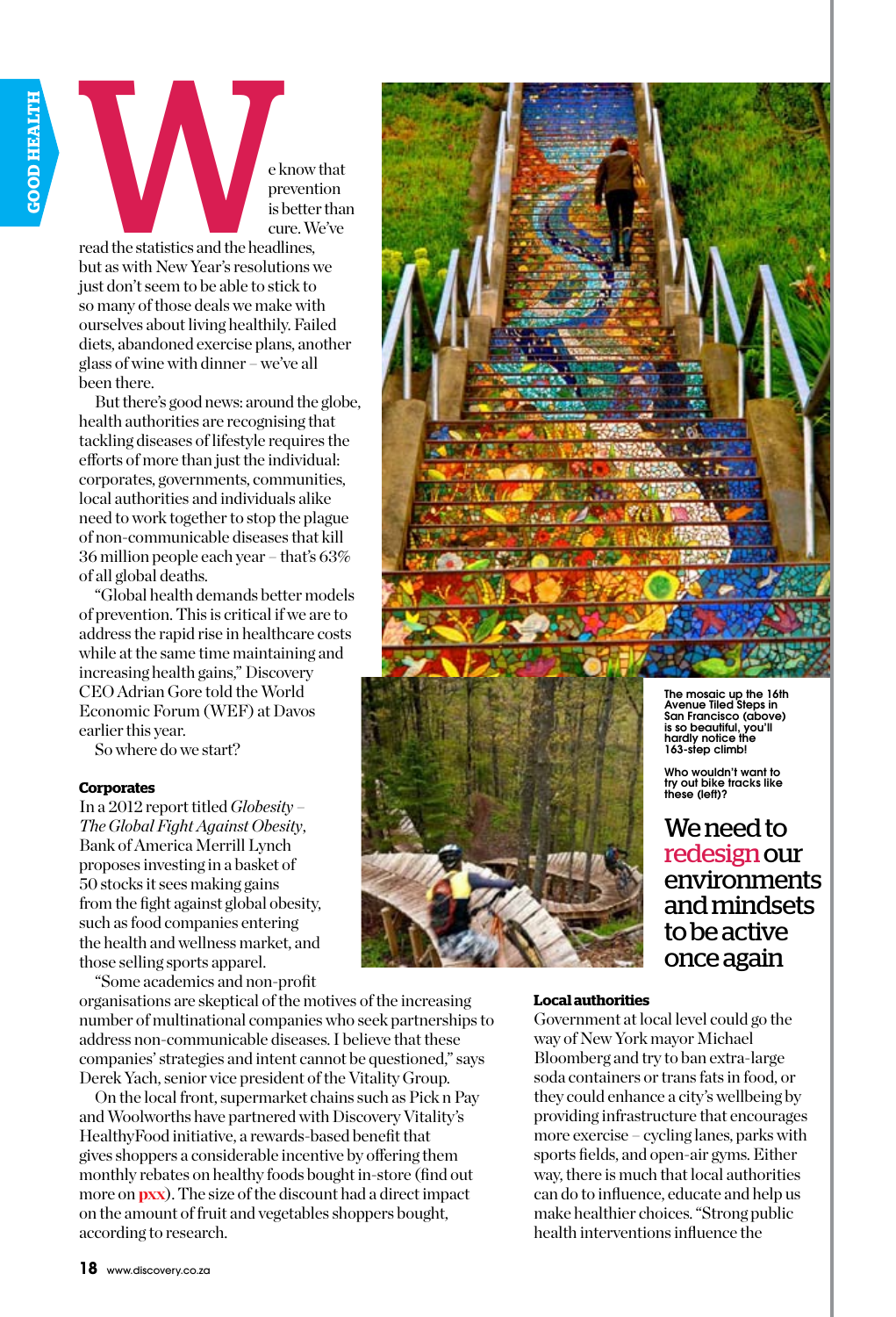consumption behaviour of individuals," states an editorial in *The Lancet*.

"The modern world is designed for physical inactivity to thrive," Lisa MacCallum Carter, a Nike vice-president, told the WEF. "We need to redesign our environments and mindsets to be active again… building cities and communities with physically active lifestyles in mind. It needs to be conscious and deliberate, not just by individuals, but by corporations, governments, legal systems and other



mechanisms that play a part shaping modern life."

# **Legislation**

If your tastebuds work against you in banishing those bad guys salt and sugar, they're in for a bit of a shock. Thanks to Health Minister Aaron Motsoaledi, salt is being removed from our food little by little so that, by 2019, the salt in bread will be down

by 30%, in a Vienna sausage by 13%, and in a packet of crisps by 12%.

South Africans currently consume more than double the salt we need, a fact that contributes to the huge numbers of strokes and heart attacks we suffer each year. By cutting back just 0.85 g of salt a day, the country could save as much as R300 million a year on hospital fees for non-fatal strokes alone, says the Medical Research Council and the Wits Rural Public Health and Health Transitions Research Unit.

Motsoaledi has also turned guns on alcohol and tobacco, proposing stricter bans on advertising and sales. Though the liquor industry contributes R19 billion to the economy each year, he says the country spends around R39 billion trying to reverse the adverse effects of alcohol, a major contributor to road accidents in SA.

New anti-tobacco laws will prohibit displays of tobacco products in shops, make all buildings smoke-free, and ban smoking within 10m of the entrances and ventilation facilities of public buildings. There will be no smoking on beaches, or at schools, stadiums, and outdoor eating and drinking areas either.



The City of Cape Town's investment in healthy infrastructure at Sea Point promenade is paying dividends

There is ample evidence to show that bans work

"There is ample evidence to show that bans work," says Peter Ucko, director of the National Council Against Smoking. "Banning smoking in public places reduces exposure to secondhand smoke, which is an obvious health benefit; banning it in workplaces makes smoking less convenient, so more people quit."

He says bans on tobacco displays will help quitters by removing the temptation they're faced with every time they shop. "Anti-tobacco legislation has made healthy choices easy and unhealthy choices difficult."